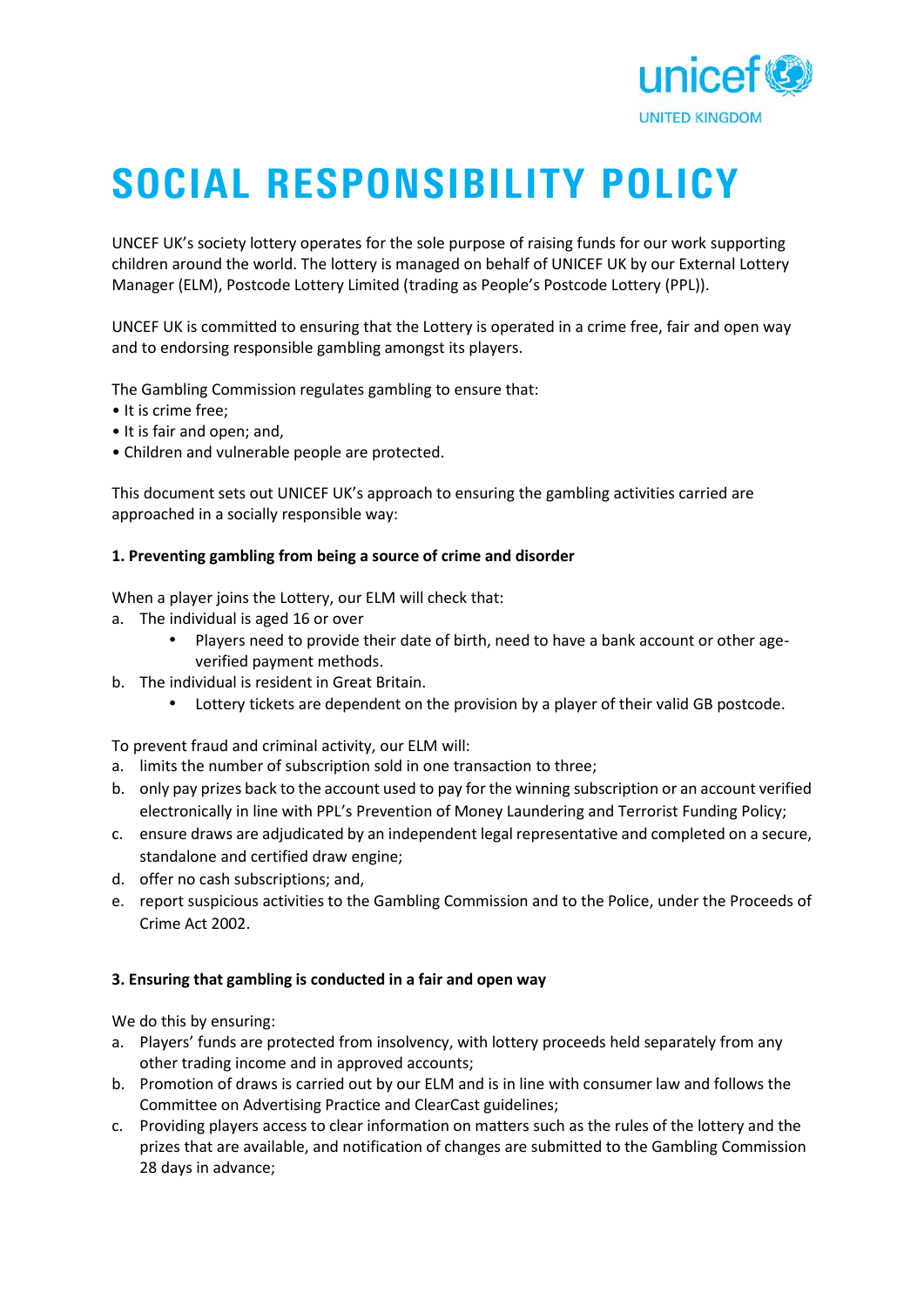

- d. Tickets are provided clearly indicating the promoting society, details of the society, dates of the draw, price of the tickets and licensed by the Gambling Commission;
- e. A complaints process that is in place to deal with any issues in a clear and procedural way including Alternative Dispute Resolution.

## **4. Protecting people and other vulnerable persons from being harmed or exploited by gambling.**

Our ELM, People's Postcode Lottery, who run and advertise the lottery on our behalf:

- 1. Works with regulated third parties that have a process for age verification
- 2. Adheres to advertisement rules laid out by the Committee of Advertising Practice, summarised below:
	- To not encourage gambling that may lead to socially irresponsible acts or could lead to financial, social or emotional harm.
		- To not exploit children or other vulnerable persons.
	- To not suggest gambling can solve financial problems or debts.
	- To not suggest gambling can increase attractiveness or sexual success.
	- To not link gambling to youth culture or attempt to attract young persons to gamble.
	- A customer care process that creates an alert when a player subscribes with more than six tickets.

We will endeavour to address the following issues:

- **Underage Gambling:** It is illegal for individuals under the age of 16 to enter into a lottery. If for whatever reason, upon winning any individual is unable to prove that they are 16 or over then any winnings will be forfeited
- **Gambling Limits**: The number of tickets purchased by an individual in a single transaction are limited to three by our ELM. Those subscribing to six or more tickets will be contacted on a regular basis to discuss the number of playing subscriptions and reduce, where appropriate.
- **Self-Exclusion** : Our ELM, People's Postcode Lottery, are required to close any customer accounts of an individual who has entered a self-exclusion agreement and return any funds held in the customer account. The minimum self-exclusion period for non-remote gambling is of a duration of not less than six months and no more than 12 months. In terms of remote gambling the minimum self-exclusion period is six months up to five years. At the end of the period, the self-exclusion remains in place, unless the customer takes positive action in order to gamble again.

No marketing material should be sent to the individual unless the individual has taken positive action in order to gamble again, and has agreed to accept such material. Where a customer chooses not to renew the self-exclusion, and makes a positive request to begin gambling again, the customer is given 24 days to cool off before being allowed to reactivate their play. (see Self- Exclusion Policy – *to provide link when active*).

 **Access to Player History:** Any player will be provided with a full history of their Lottery subscription, including complete payment and winnings history upon request. This will be provided by our ELM [*ADD LINK WHEN CONTRACT APPROVED*]